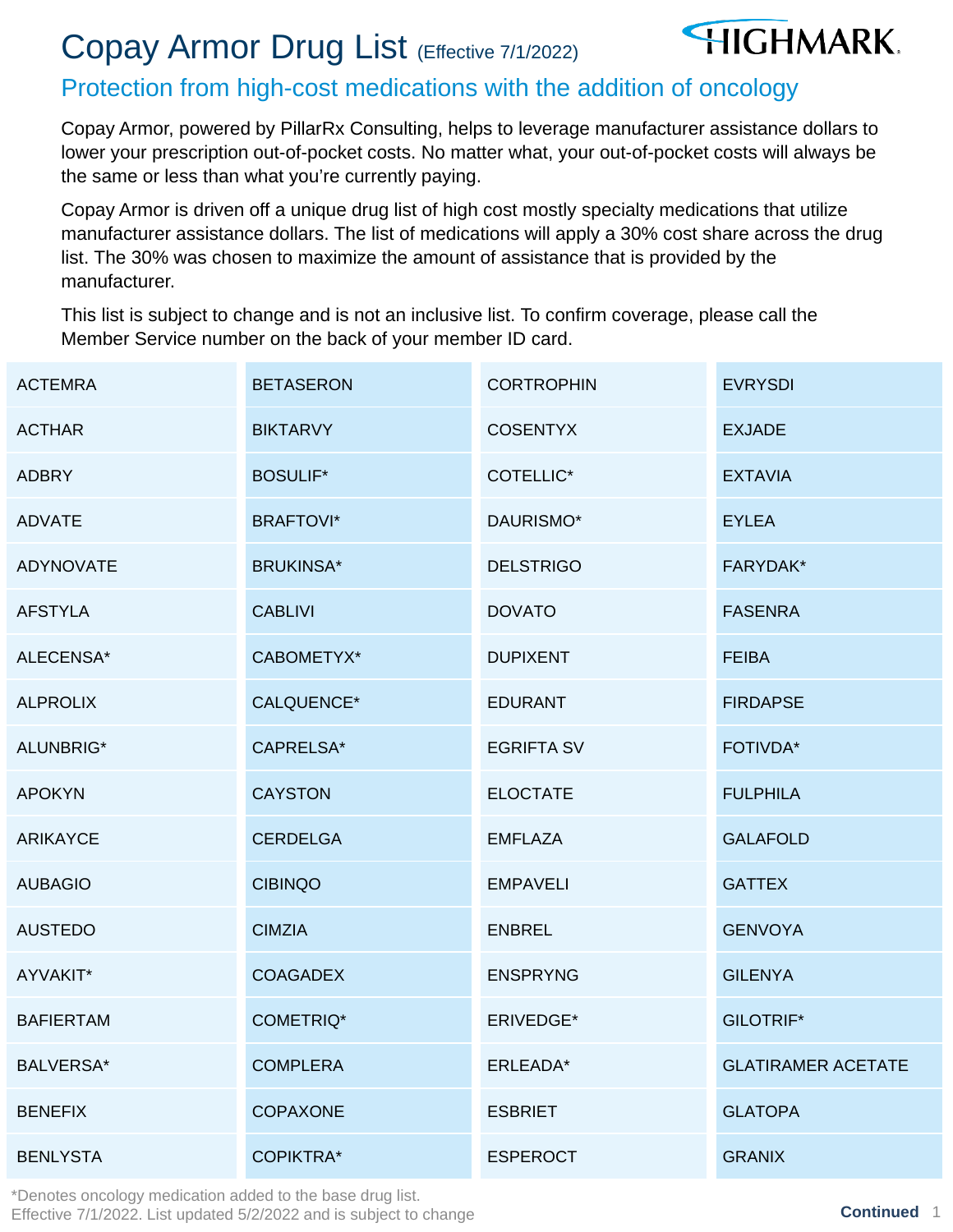## Copay Armor Drug List (Effective 7/1/2022)



### Protection from high-cost medications with the addition of oncology

| <b>HAEGARDA</b>     | <b>KESIMPTA</b>             | <b>NEULASTA</b>  | <b>ORKAMBI</b>     |
|---------------------|-----------------------------|------------------|--------------------|
| <b>HEMLIBRA</b>     | <b>KEVZARA</b>              | NEULASTA ONPRO   | <b>ORLADEYO</b>    |
| <b>HUMIRA</b>       | <b>KINERET</b>              | <b>NEUPOGEN</b>  | <b>OTEZLA</b>      |
| <b>IBRANCE*</b>     | KISQALI FEMARA CO-<br>PACK* | NEXAVAR*         | <b>OXBRYTA</b>     |
| <b>ICLUSIG*</b>     | KISQALI*                    | NINLARO*         | <b>PALYNZIQ</b>    |
| <b>IDELVION</b>     | <b>KITABIS PAK</b>          | <b>NIVESTYM</b>  | PEMAZYRE*          |
| IDHIFA*             | <b>KOGENATE FS</b>          | <b>NOVOEIGHT</b> | <b>PIFELTRO</b>    |
| <b>ILARIS</b>       | KOSELUGO*                   | NOVOSEVEN RT     | PIQRAY*            |
| <b>IMBRUVICA*</b>   | <b>KOVALTRY</b>             | <b>NPLATE</b>    | <b>PLEGRIDY</b>    |
| <b>INCRELEX</b>     | <b>LETAIRIS</b>             | NUBEQA*          | POMALYST*          |
| <b>INGREZZA</b>     | <b>LEXIVA</b>               | <b>NUPLAZID</b>  | <b>PONVORY</b>     |
| INLYTA*             | LORBRENA*                   | <b>NUWIQ</b>     | <b>PREZCOBIX</b>   |
| <b>INREBIC*</b>     | <b>LUCENTIS</b>             | <b>NYVEPRIA</b>  | <b>PREZISTA</b>    |
| IRESSA*             | LUMAKRAS*                   | <b>OCALIVA</b>   | <b>PROMACTA</b>    |
| <b>ISENTRESS</b>    | LYNPARZA*                   | <b>ODEFSEY</b>   | <b>PULMOZYME</b>   |
| <b>ISENTRESS HD</b> | <b>MAVENCLAD</b>            | ODOMZO*          | <b>PYRUKYND</b>    |
| <b>ISTURISA</b>     | <b>MAVYRET</b>              | <b>OFEV</b>      | <b>RECOMBINATE</b> |
| <b>IXINITY</b>      | <b>MAYZENT</b>              | <b>OLUMIANT</b>  | RETEVMO*           |
| <b>JADENU</b>       | <b>MEKINIST*</b>            | ONUREG*          | <b>RETROVIR</b>    |
| JAKAFI*             | MEKTOVI*                    | <b>OPSUMIT</b>   | <b>REZUROCK</b>    |
| <b>JIVI</b>         | <b>MYALEPT</b>              | <b>OPZELURA</b>  | <b>RINVOQ</b>      |
| <b>JULUCA</b>       | <b>MYCAPSSA</b>             | <b>ORENCIA</b>   | <b>RIXUBIS</b>     |
| <b>KALYDECO</b>     | NERLYNX*                    | ORGOVYX*         | ROZLYTREK*         |

\*Denotes oncology medication added to the base drug list. Effective 7/1/2022. List updated 5/2/2022 and is subject to change